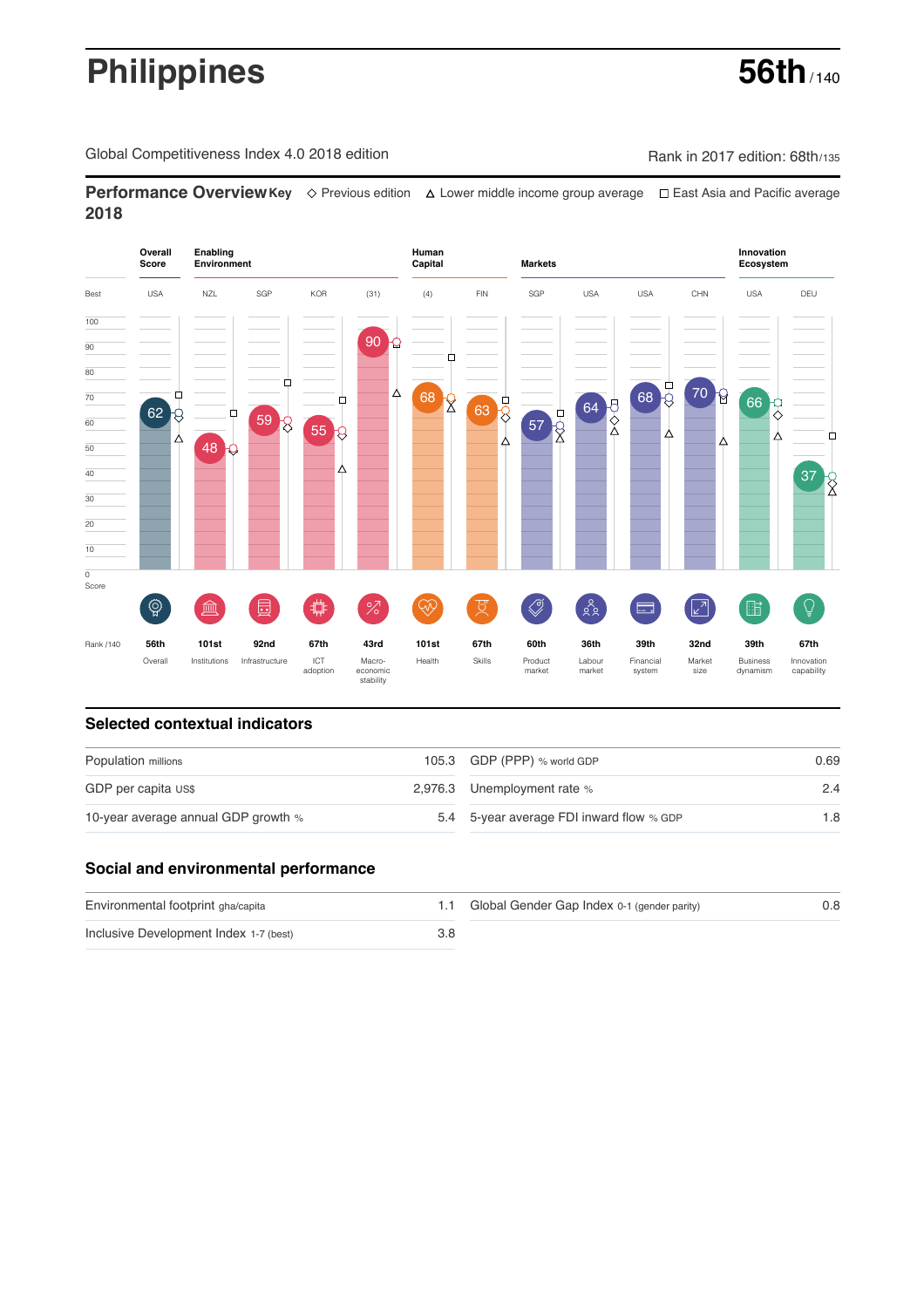# **Philippines 56th**/140

| <b>Index Component</b>                                                   | Value                    | Score *         | Rank/140 | <b>Best Performer</b>       |
|--------------------------------------------------------------------------|--------------------------|-----------------|----------|-----------------------------|
| 寙<br>Pillar 1: Institutions 0-100 (best)                                 |                          | 48.3 ↑          | 101      | <b>New Zealand</b>          |
| 1.01 Organized crime 1-7 (best)                                          | 3.8                      | 46.3 $\sqrt{ }$ | 120      | Finland                     |
| 1.02 Homicide rate /100,000 pop.                                         | 11.0                     | 64.3 ↓          | 119      | Multiple (9)                |
| 1.03 Terrorism incidence 0 (very high) -100 (no incidence)               | 26.7                     | 26.7 ↓          | 136      | Multiple (24)               |
| 1.04 Reliability of police services 1-7 (best)                           | 3.0                      | 34.0 $\sqrt{ }$ | 123      | Finland                     |
| 1.05 Social capital 0-100 (high)                                         | 59.4                     | 59.4 $\sqrt{ }$ | 21       | Australia                   |
| 1.06 Budget transparency 0-100 (best)                                    | 61.5                     | $61.5 =$        | 49       | Multiple (2)                |
| 1.07 Judicial independence 1-7 (best)                                    | 3.0                      | 33.2 $\sqrt{ }$ | 105      | Finland                     |
| 1.08 Efficiency of legal framework in challenging regulations 1-7 (best) | 3.2                      | 36.9 ↑          | 74       | Finland                     |
| 1.09 Freedom of the press 0-100 (worst)                                  | 42.5                     | 57.5 $\sqrt{ }$ | 109      | Norway                      |
| 1.10 Burden of government regulation 1-7 (best)                          | 3.1                      | $35.1$ 1        | 91       | Singapore                   |
| 1.11 Efficiency of legal framework in settling disputes 1-7 (best)       | 3.0                      | 34.0 ↑          | 100      | Singapore                   |
| 1.12 E-Participation Index 0-1 (best)                                    | 0.94                     | $93.8$ 1        | 19       | Multiple (3)                |
| 1.13 Future orientation of government 1-7 (best)                         | 3.6                      | 43.7 ↑          | 77       | Singapore                   |
| 1.14 Incidence of corruption 0-100 (best)                                | 34.0                     | 34.0 $\sqrt{ }$ | 95       | New Zealand                 |
| 1.15 Property rights 1-7 (best)                                          | 4.4                      | 57.2 ↑          | 65       | Finland                     |
| 1.16 Intellectual property protection 1-7 (best)                         | 4.4                      | 57.5 ↑          | 52       | Finland                     |
| 1.17 Quality of land administration 0-30 (best)                          | 13.5                     | $45.0 =$        | 83       | Singapore                   |
|                                                                          | 5.1                      | 69.1 ↑          | 43       | Finland                     |
| 1.18 Strength of auditing and reporting standards 1-7 (best)             | 4.0                      |                 | 121      |                             |
| 1.19 Conflict of interest regulation 0-10 (best)                         | 4.0                      | $40.0 =$        | 106      | Multiple (2)<br>Kazakhstan  |
| 1.20 Shareholder governance 0-10 (best)                                  |                          | $40.0 =$        |          |                             |
| 圓<br>Pillar 2: Infrastructure 0-100 (best)                               |                          | $59.4$ 1        | 92       | Singapore                   |
| 2.01 Road connectivity index 0-100 (best)                                | 22.5                     | $22.5 =$        | 129      | <b>United States</b>        |
| 2.02 Quality of roads 1-7 (best)                                         | 3.5                      | 42.2 ↑          | 88       | Singapore                   |
| 2.03 Railroad density km of roads/square km                              | 1.6                      | $4.0 =$         | 87       | Multiple (20)               |
| 2.04 Efficiency of train services 1-7 (best)                             | 2.4                      | $23.5$ 1        | 100      | Switzerland                 |
| 2.05 Airport connectivity score                                          | 306,152.8                | 82.6 ↓          | 26       | Multiple (8)                |
| 2.06 Efficiency of air transport services 1-7 (best)                     | 4.1                      | $51.4$ ↑        | 92       | Singapore                   |
| 2.07 Liner Shipping Connectivity Index 0-157.1 (best)                    | 25.0                     | 25.0 $\sqrt{ }$ | 61       | Multiple (4)                |
| 2.08 Efficiency of seaport services 1-7 (best)                           | 3.6                      | 43.9 ↑          | 84       | Singapore                   |
| 2.09 Electrification rate % pop.                                         | 89.6                     | 89.6 ↑          | 100      | Multiple (66)               |
| 2.10 Electric power transmission and distribution losses % output        | 9.1                      | 94.7 ↑          | 54       | Multiple (9)                |
| 2.11 Exposure to unsafe drinking water % pop.                            | 25.4                     | $76.1 =$        | 101      | Multiple (23)               |
| 2.12 Reliability of water supply 1-7 (best)                              | 5.0                      | 67.4 ↑          | 60       | Switzerland                 |
| 尊<br>Pillar 3: ICT adoption 0-100 (best)                                 |                          | 54.8 ↑          | 67       | Korea, Rep.                 |
| 3.01 Mobile-cellular telephone subscriptions /100 pop.                   | 110.4                    | 92.0 $\sqrt{ }$ | 84       | Multiple (68)               |
| 3.02 Mobile-broadband subscriptions /100 pop.                            | 68.6                     | n/a             | 70       | <b>United Arab Emirates</b> |
| 3.03 Fixed-broadband Internet subscriptions /100 pop.                    | 3.2                      | 6.5 $\uparrow$  | 96       | Switzerland                 |
| 3.04 Fibre Internet subscriptions /100 pop.                              | n/a                      | n/a             | n/a      | Korea, Rep.                 |
| 3.05 Internet users % pop.                                               | 55.5                     | $55.5$ ↑        | 76       | Iceland                     |
| ℅<br>Pillar 4: Macroeconomic stability 0-100 (best)                      |                          | $90.0 =$        | 43       | Multiple (31)               |
| 4.01 Inflation annual % change                                           | 2.5                      | $100.0 =$       | 1        | Multiple (74)               |
| 4.02 Debt dynamics 0-100 (best)                                          | 80.0                     | $80.0 =$        | 43       | Multiple (36)               |
| ųÿ<br>Pillar 5: Health 0-100 (best)                                      | $\overline{\phantom{0}}$ | 67.6 ↑          | 101      | Multiple (4)                |
| 5.01 Healthy life expectancy years                                       | 61.6                     | 67.6 ↑          | 100      | Multiple (4)                |
| 섯<br>Pillar 6: Skills 0-100 (best)                                       | $\overline{\phantom{0}}$ | 62.9 $\uparrow$ | 67       | Finland                     |
| 6.01 Mean years of schooling Years                                       | 9.6                      | $64.0 =$        | 67       | Finland                     |
| 6.02 Extent of staff training 1-7 (best)                                 | 4.8                      | 63.3 $\uparrow$ | 26       | Switzerland                 |
| 6.03 Quality of vocational training 1-7 (best)                           | 4.8                      | 62.8 $\uparrow$ | 25       | Switzerland                 |
| 6.04 Skillset of graduates 1-7 (best)                                    | 4.8                      | 64.1 ↑          | 27       | Switzerland                 |
| 6.05 Digital skills among population 1-7 (best)                          | 5.1                      | 69.0 ↑          | 24       | Sweden                      |
| 6.06 Ease of finding skilled employees 1-7 (best)                        | 4.9                      | 64.8 ↑          | 20       | <b>United States</b>        |
| 6.07 School life expectancy Years                                        | 12.6                     | $69.9 =$        | 93       | Multiple (9)                |
| 6.08 Critical thinking in teaching 1-7 (best)                            | 4.4                      | 56.1 $\uparrow$ | 23       | <b>United States</b>        |
| 6.09 Pupil-to-teacher ratio in primary education Ratio                   | 30.3                     | $49.3 =$        | 106      | Multiple (6)                |